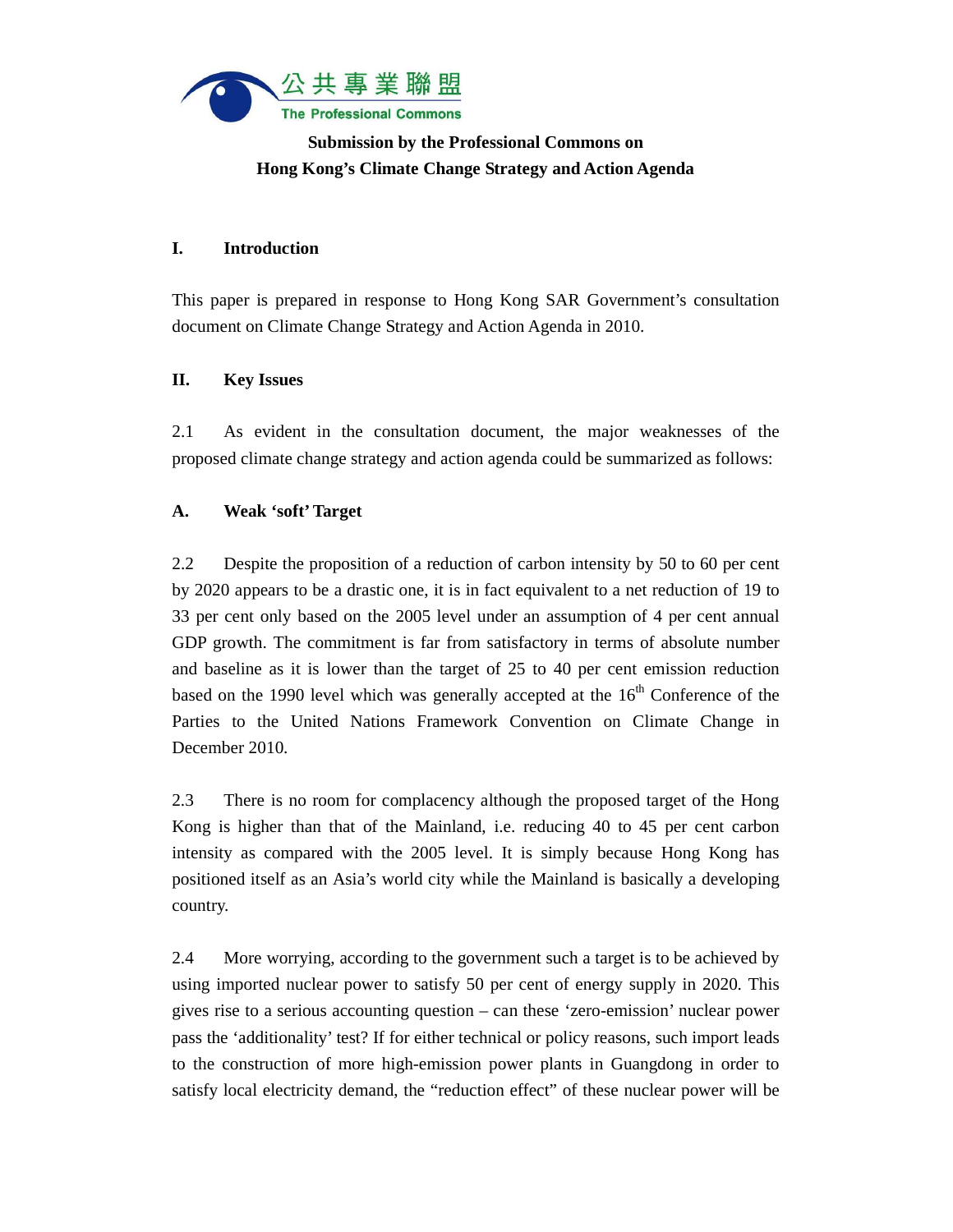nullified.

#### **B. NIMBY Syndrome**

2.5 Having recommended nuclear power as the most important energy source, the Government kept a blind eye on the huge impact not only upon southern China due to additional number of nuclear power plants, but also ignored the impact to developing countries and regions involved in mining and transportation of highly radioactive materials and storage of nuclear waste. None of these issues is discussed in the government papers.

2.6 Even worse, the scramble for "clean" power from the Mainland is expected to reduce the capacity of carbon offset in neighbouring region in the long term.

Pro-nuclear camps maintain that nuclear power involves almost zero carbon emission in the form of direct emission from combustion and indirect emission from life cycle, whilst the latter ignores the fact that the emissions from mining to transporting the highly radioactive materials will adversely affect developing countries and regions, not to mention other radiation-related environmental hazards. Owing to the fact that Hong Kong will suffer none of these adverse impacts, nuclear power is recommended by the Government and power companies as a clean and safe source.

### **C. Over-emphasis on Supply-side Issues**

2.7 The Government has put more emphasis on economic development than carbon reduction. This mentality is reflected not only by its adoption of a soft reduction target based on carbon intensity, but also its choice of approaches – whether to reduce consumption, or to increase supply albeit with low emissions.

2.8 By assuming that future low-emission supply of electricity could be imported at a low price, more costly renewable energy is put on low priority and is expected to account for a small portion of total energy supply. By the same token, other measures on demand side are not considered to be essential means for carbon reduction.

#### **D. Neglect on Demand-side Management**

2.9 Under the existing scheme of control, power companies are allowed to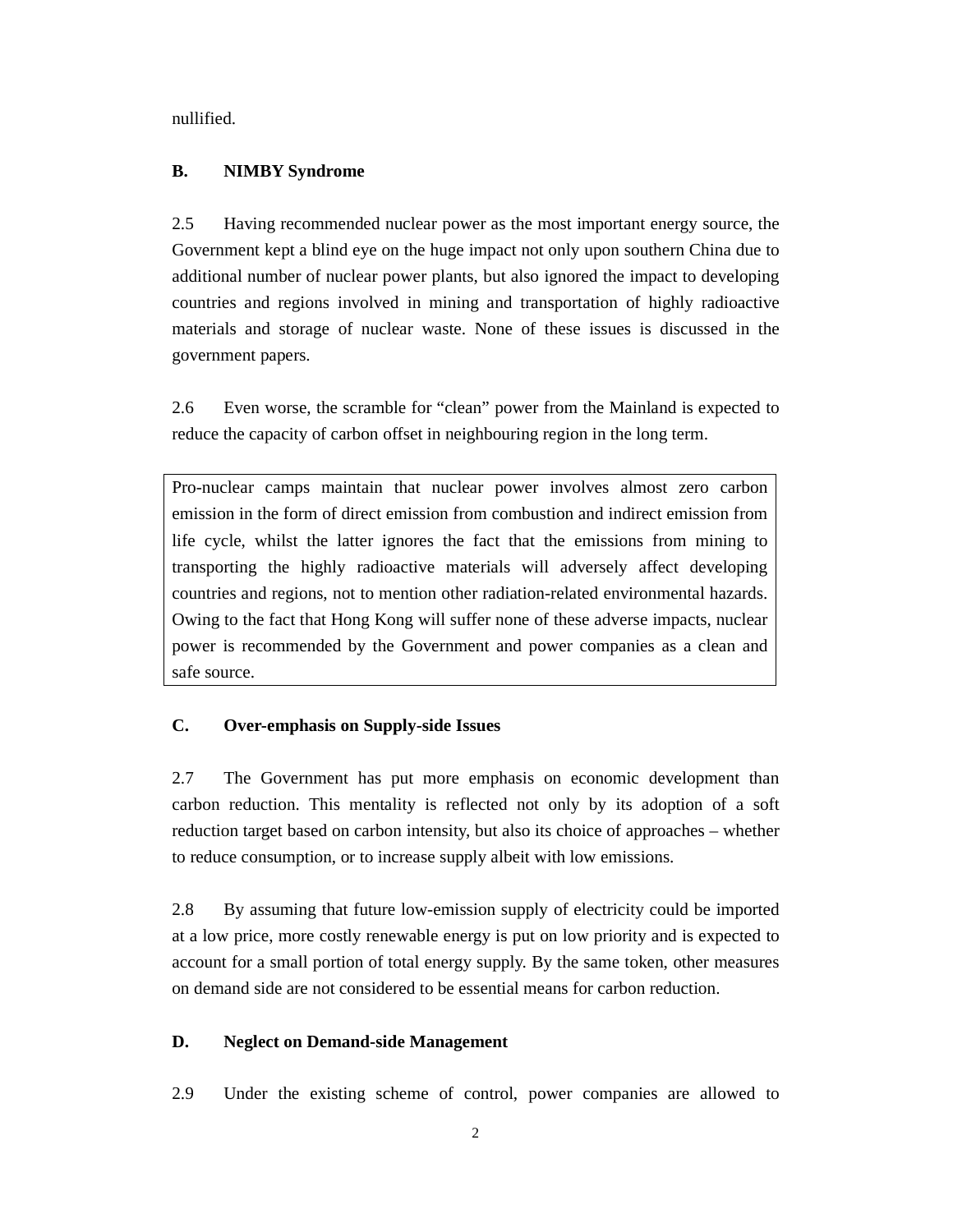maintain excessive capacity in power generation. Against this background, two systems of power grid continued to exist. This is by no means energy efficient. The amount of spare capacity in power generation has created room for CLP Hong Kong to generate excessive electricity and deliver back to the Mainland for profit in the past decade.

2.10 The proposed energy saving target is ironically dependent on indecently large demand growth. Oddly there is neither any clear target in other areas of carbon reduction nor tougher control on the demand side.

#### **E. No Policy Integration**

2.11 The Government apparently failed to link up the policies for climate change with other policy reviews underway, hence lacking a holistic perspective. Combating climate change has not been fully integrated with ongoing reviews on air quality and the built environment. If this handicap continues, it would not be possible to formulate a cohesive strategy conducive to long-term sustainability.

2.12 Demand side management requires community-wide participation. The government plan has failed to address this important issue with concrete plans.

## **III. Guiding Principles**

As an advanced economic entity, Hong Kong should play a greater role in the international movement on combating climate change. We recommend that the following principles should be adopted in the formulation of long-term strategy and action agenda:

- More emphasis on demand side management in energy policy vis-a-vis carbon reduction on the supply side;
- Lifecycle accounting of carbon footprint for each energy source, in particular nuclear, must be conducted and included as a key consideration in setting priorities on energy supply;
- Carbon neutrality should be adopted as a long-term target in the pursuit of a sustainable city;
- Avoid NIMBY syndrome in the choice of any mitigation and adaptation measures – HK must not shift its environmental burden to neighbouring